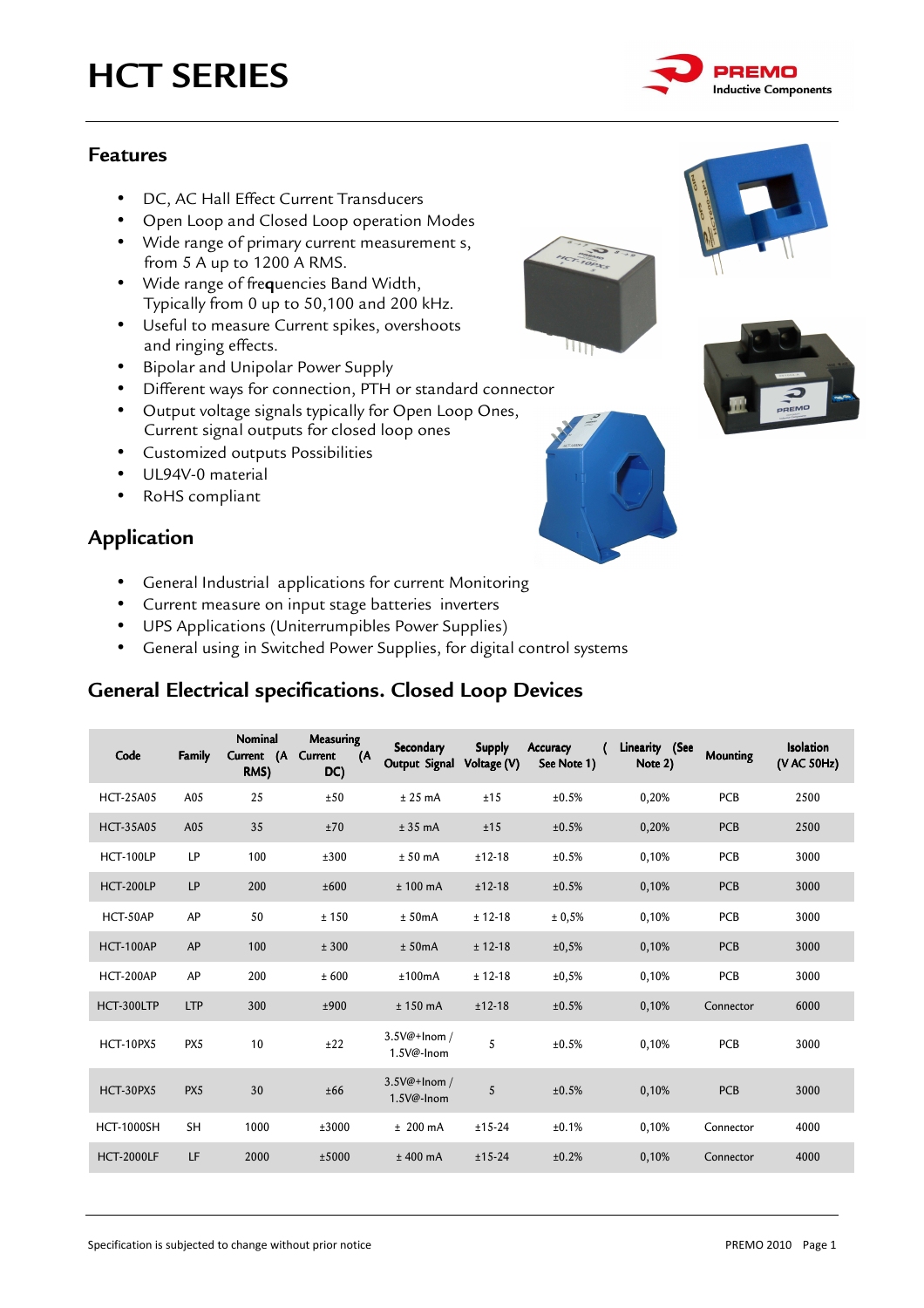

#### **Notes**

(1) Accuracy levels at Nominal current, measured at room temperature over a 1 Ohm, non-inductive precision burden resistor ( for all the model except PX5 ones).

(2)Typical linearity response, measuring from 10% to 100% of nominal current

(3) Individual data sheet for each transducer available on Premo Website.

All data are related to room temperature,  $25^{\circ}$ C ± 2 °C.

## **General Electrical specifications. Open Loop Devices**

| Code              | <b>Nominal</b><br>Current (A<br>RMS) | Measuring<br>Current (A<br>DC) | Secondary<br>Output<br>Signal | <b>Supply</b><br>Voltage (V) | Accuracy (See<br>Note 1) | Linearity<br>See Note 2) | Mounting   | <b>Isolation</b><br>(V AC 50Hz) |
|-------------------|--------------------------------------|--------------------------------|-------------------------------|------------------------------|--------------------------|--------------------------|------------|---------------------------------|
| <b>HCT-100BP1</b> | 100                                  | ±300                           | ±4V                           | ±15                          | ±1%                      | $< 1 \%$                 | <b>PCB</b> | 2500                            |
| <b>HCT-200BP1</b> | 200                                  | ±600                           | ±4V                           | ±15                          | ±1%                      | $< 1 \%$                 | <b>PCB</b> | 2500                            |
| <b>HCT-600BP1</b> | 600                                  | ±1000                          | ±4V                           | ±15                          | ±1%                      | $< 1 \%$                 | <b>PCB</b> | 2500                            |
| <b>HCT-100BP2</b> | 100                                  | ±300                           | ±4V                           | ±15                          | ±1%                      | $< 1 \%$                 | <b>PCB</b> | 2500                            |
| <b>HCT-200BP2</b> | 200                                  | ±600                           | ±4V                           | ±15                          | ±1%                      | $< 1 \%$                 | <b>PCB</b> | 2500                            |
| <b>HCT-600BP2</b> | 600                                  | ±1000                          | ±4V                           | ±15                          | ±1%                      | $< 1 \%$                 | <b>PCB</b> | 2500                            |
| HCT-50BP5         | 50                                   | ±100                           | $3.5V@+Inom/$<br>1.5V@-Inom   | 5                            | ±1%                      | $< 1 \%$                 | <b>PCB</b> | 3000                            |
| <b>HCT-100BP5</b> | 100                                  | ±200                           | 3.5V@+Inom /<br>$1.5V@-Inom$  | 5                            | ±1%                      | $< 1 \%$                 | <b>PCB</b> | 3000                            |
| <b>HCT-500F</b>   | 500                                  | ±1200                          | ±4V                           | ±15                          | ±1%                      | $< 1\%$                  | Connector  | 5000                            |
| <b>HCT-800F</b>   | 800                                  | ±1600                          | ±4V                           | ±15                          | ±1%                      | $< 1\%$                  | Connector  | 5000                            |
| <b>HCT-1000F</b>  | 1000                                 | ±2000                          | ±4V                           | ±15                          | ±1%                      | $< 1\%$                  | Connector  | 5000                            |
| <b>HCT-100N</b>   | 100                                  | ±300                           | ±4V                           | ±15                          | ±1%                      | $< 1\%$                  | Connector  | 3000                            |
| <b>HCT-300N</b>   | 300                                  | ±900                           | ±4V                           | ±15                          | ±1%                      | $< 1 \%$                 | Connector  | 3000                            |
| <b>HCT-1000K</b>  | 1000                                 | ±2000                          | ±4V                           | ±15                          | ±1%                      | $< 1\%$                  | Connector  | 6000                            |
| <b>HCT-1200K</b>  | 1200                                 | ±2500                          | ±4V                           | ±15                          | ±1%                      | $< 1\%$                  | Connector  | 6000                            |
| HCT-50LB          | 50                                   | ±150                           | ±4V                           | ±15                          | ±1%                      | $< 1\%$                  | Connector  | 2500                            |
| <b>HCT-100LB</b>  | 100                                  | ±200                           | ±4V                           | ±15                          | ±1%                      | $< 1\%$                  | Connector  | 2500                            |

#### **Notes**

(1)Accuracy levels at Nominal current, measured at room temperature over a 10 kOhm burden resistor .

(2)Typical linearity response, measuring from 10% to 100% of nominal current

(3) Individual data sheet for each transducer available on Premo Website.

All data are related to room temperature  $25^{\circ}$ C ± 2 °C.

### **Recommended installation Diagrams.**

#### **Closed Loop Devices Closed Loop Devices**



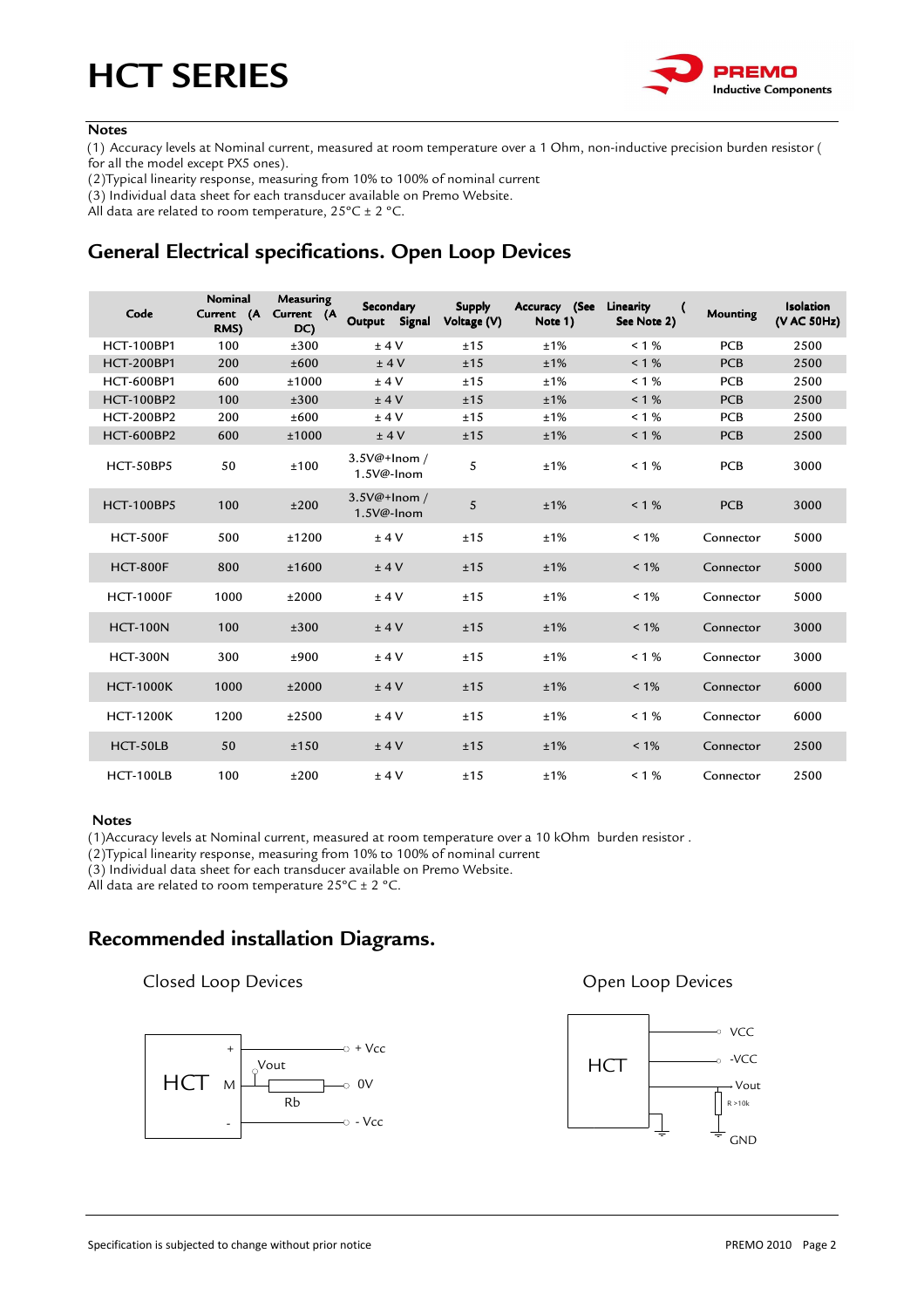

### **Typical Accuracy Vs Primary Current Range and Output transfer function.**

In the graphs showed as per below accuracy levels reached with each family are presented. The curves present the typical average values. Ideal transfer function input current vs output signals are presented as well.

#### **A05 FAMILY**



Data at 25°C. Burden resistor used 10 Ohm ± 0.2 %. Vcc ± 15V

#### **LP FAMILY**



Data at 25°C. Burden resistor used 10 Ohm ± 0.2 %. Vcc ± 15V

#### **AP FAMILY**



Data at 25°C. Burden resistor used 10 Ohm  $\pm$  0.2 %. Vcc  $\pm$  15V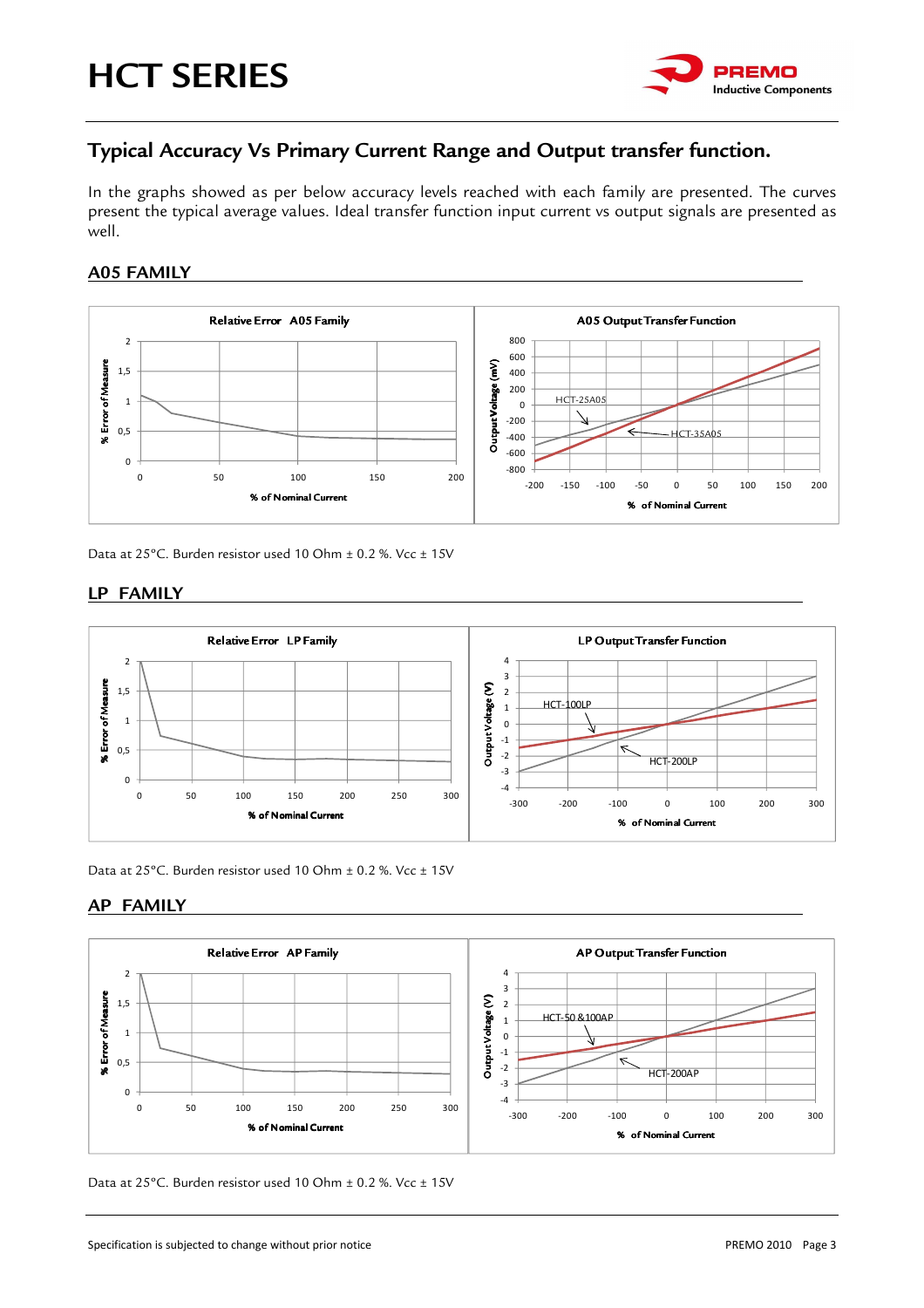

### **LTP FAMILY**



Data at 25°C. Burden resistor used 10 Ohm ± 0.2 %. Vcc ± 15V

#### **PX5 FAMILY**



Data at  $25^{\circ}$ C. Vcc =  $5$  V

#### **LF & SH FAMILY**



Data at 25ºC. Burden Resistor 10 Ohm ± 0.2% Vcc = ± 24 V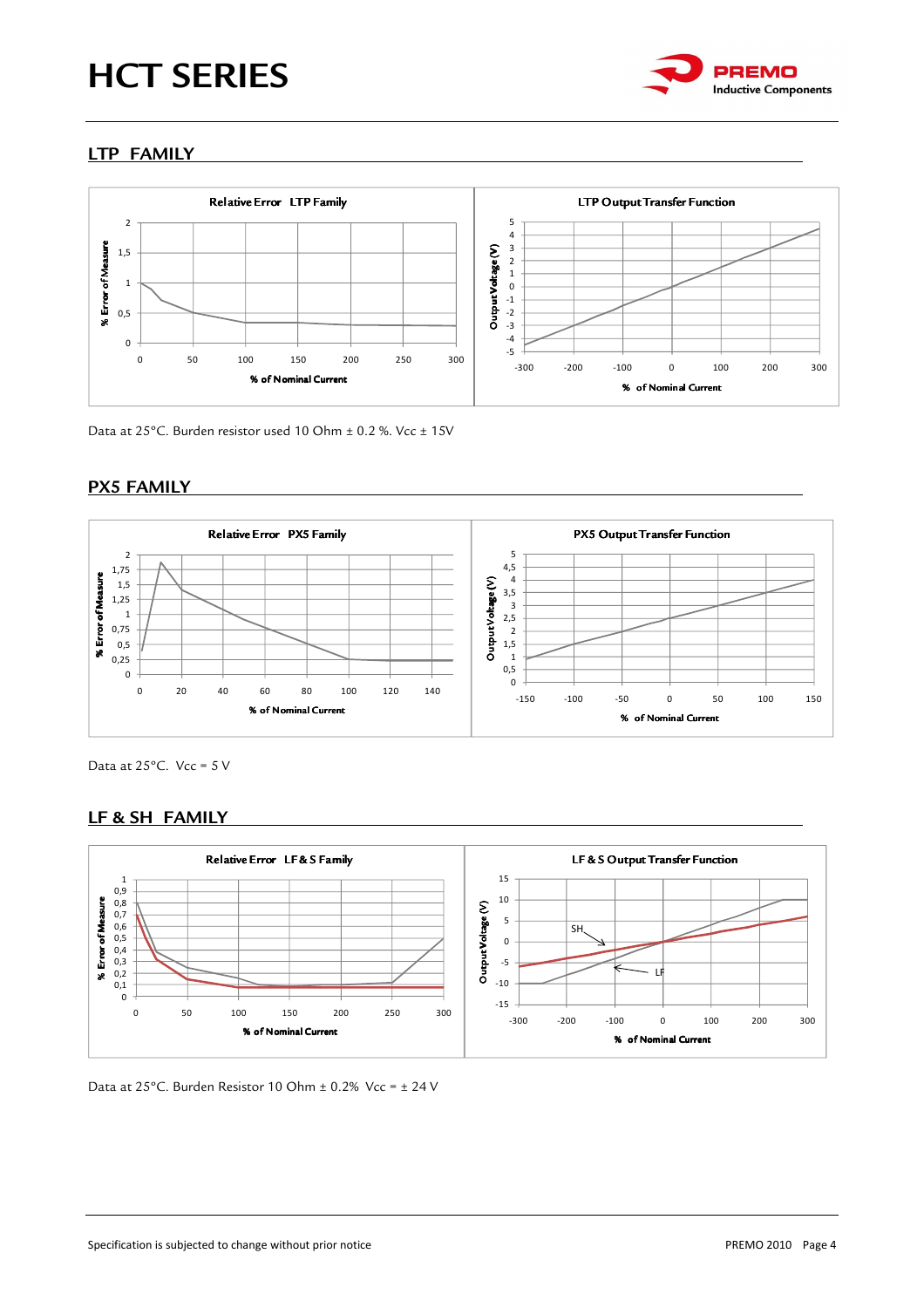

#### **BP1 & BP2 FAMILY**



Data at 25°C. R load 10 kOhm  $\pm$  5 % Vcc =  $\pm$  15 V

#### **BP5 FAMILY**



Data at 25°C. R load 10 kOhm  $\pm$  5 % Vcc =  $\pm$  15 V

#### **F FAMILY**



Data at  $25^{\circ}$ C. R load 10 kOhm + 5 % Vcc = + 15 V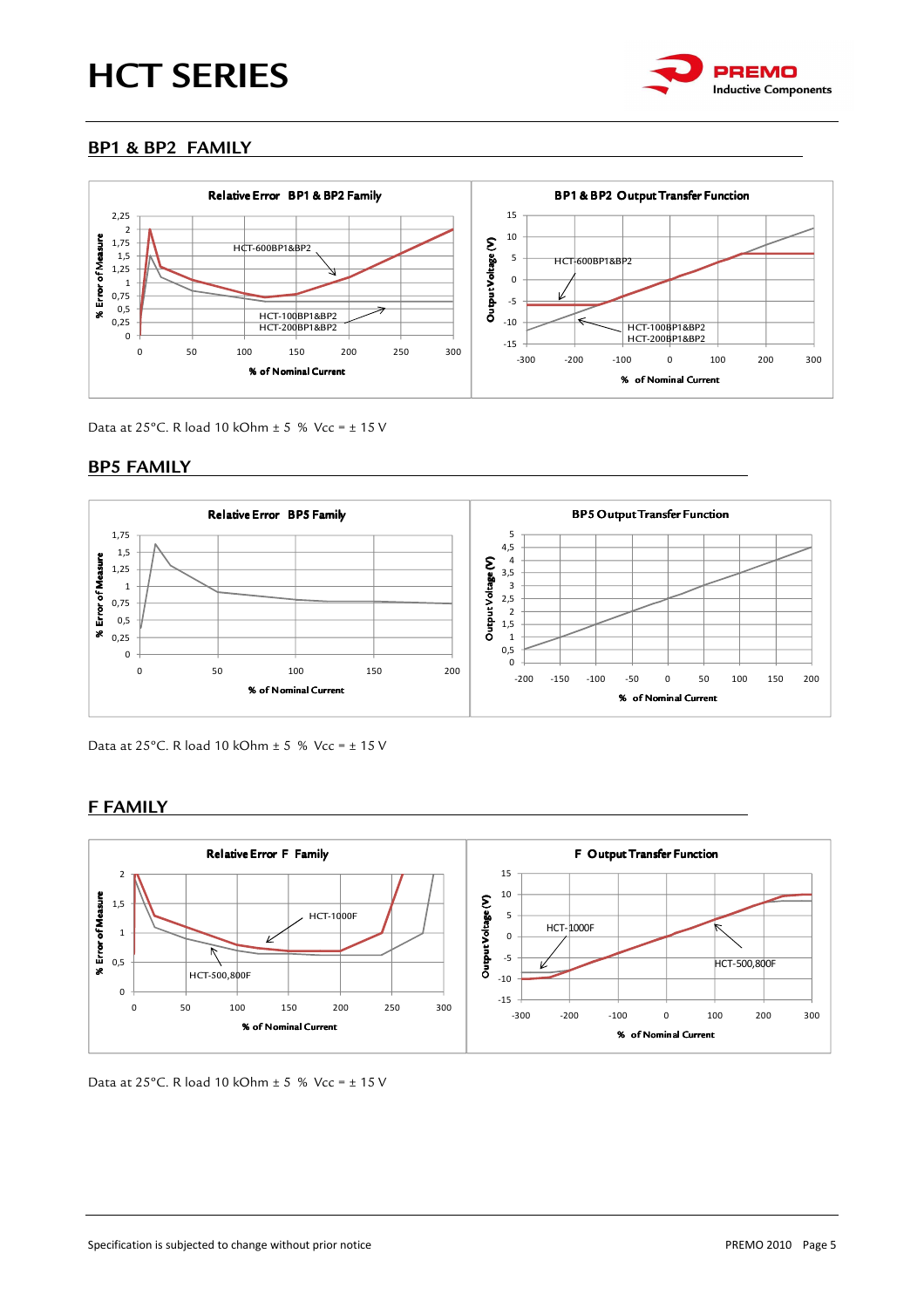

#### **N FAMILY**



Data at 25°C. R load 10 kOhm  $\pm$  5 % Vcc =  $\pm$  15 V

#### **K FAMILY**



Data at 25°C. R load 10 kOhm  $\pm$  5 % Vcc =  $\pm$  15 V

#### **LB FAMILY**



Data at 25°C. R load 10 kOhm  $\pm$  5 % Vcc =  $\pm$  15 V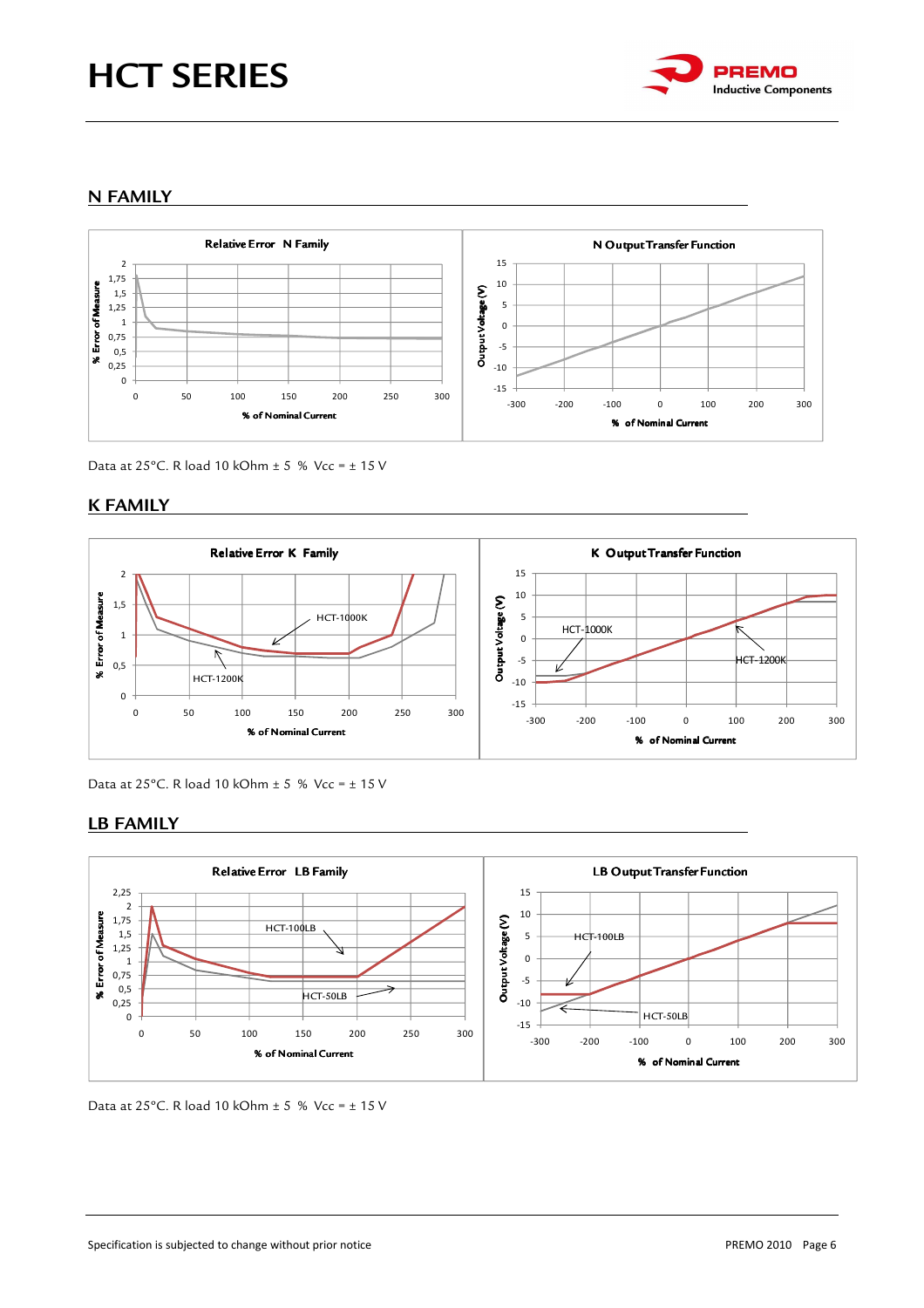

### **Dimensions**







LTP PX5







(See pin-out on individual data sheet)







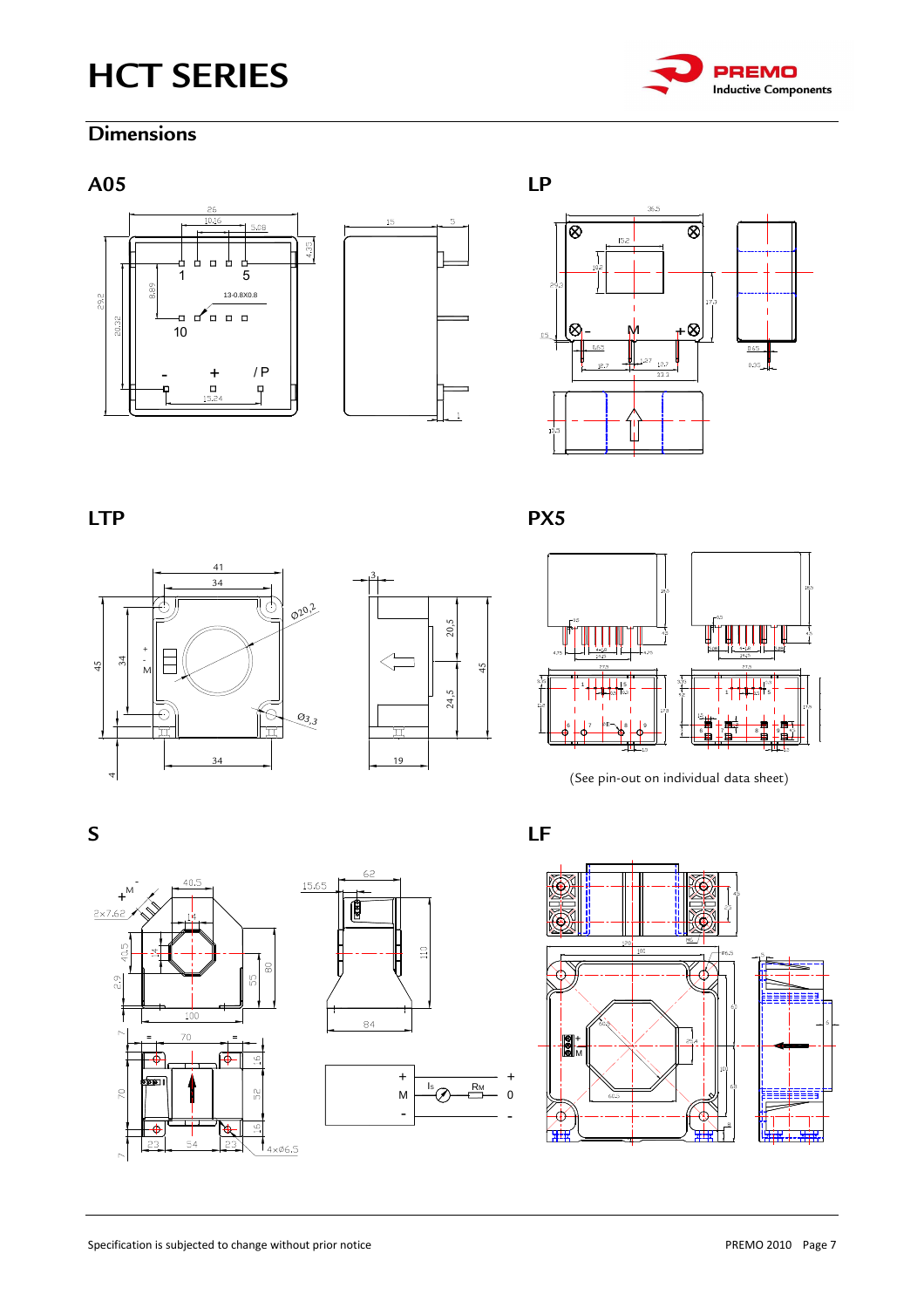







**BP5** F